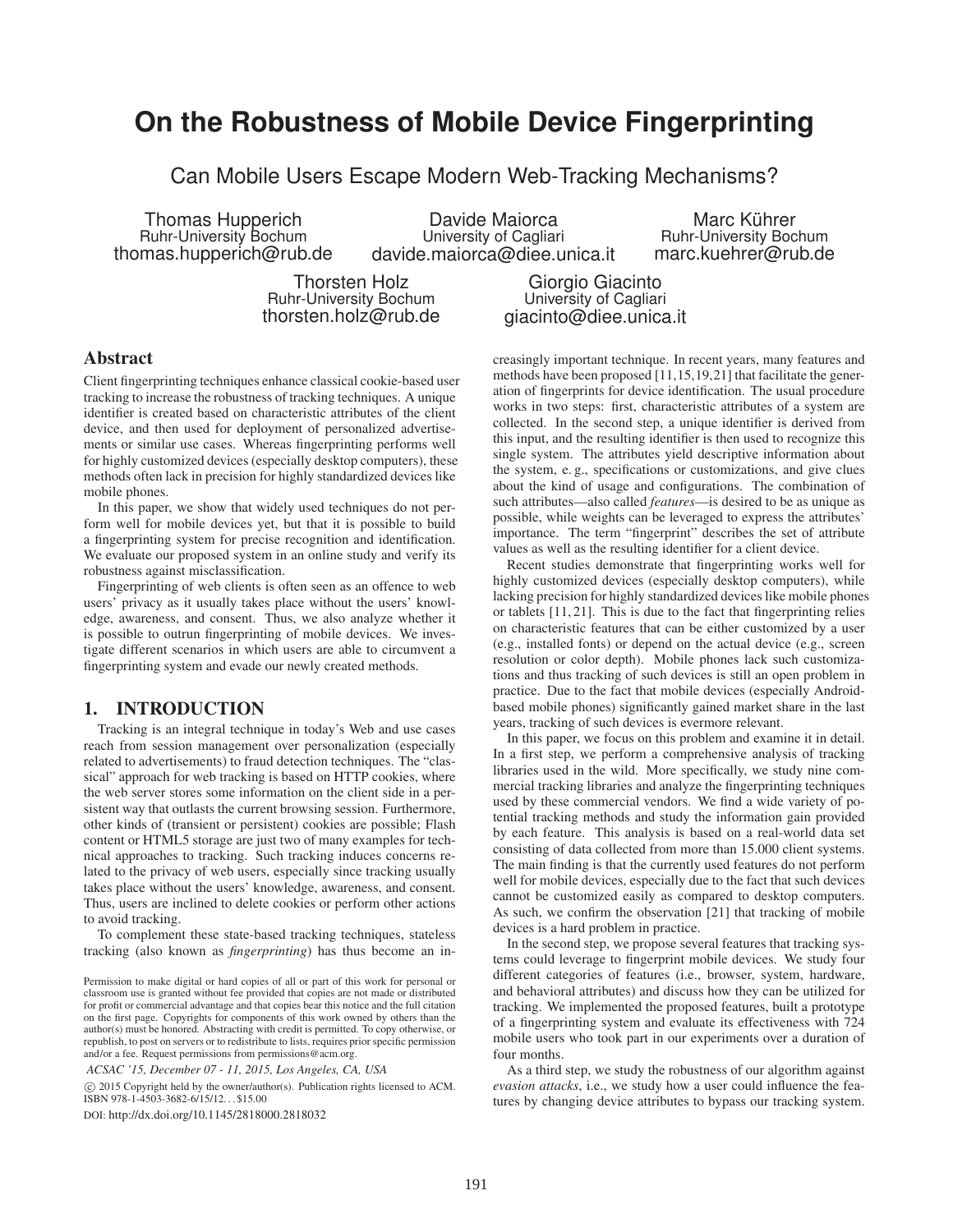Based on a discussion of the changeability of features, we evaluate four different evasion scenarios (e.g., using a second browser or a proxy connection). We find that users can evade fingerprinting, but that it is not as easy as one would expect at a first glance.

In summary, we make the following contributions:

- We provide a comprehensive analysis of existing tracking techniques used by (commercial) tracking companies and study the performance of such techniques for mobiles devices in a field study.
- We discuss how tracking for mobile devices can be improved. To this extent, we propose a fingerprinting system based on known and new features that result from a systematic study of browser, system, hardware, and behavioral attributes.
- We implemented the proposed system and evaluate the prototype in an online study with 724 participants, of which 459 participants accessed the experiment more than once over a duration of 4 months.
- We study evasion techniques against fingerprinting systems, i.e., we analyze how a user can bypass the tracking system by changing (some of) the features of her mobile device. We study the robustness of our proposed approach by evaluating evasion attacks under four different scenarios.

## 2. EXISTING TECHNIQUES

First, we review the basic approach of existing techniques and then dive into technical details of state-of-the-art fingerprinting methods and their effectiveness.

To investigate which features and fingerprinting techniques are used by (commercial) tracking libraries, we first collected a representative set of commonly used libraries. We analyzed popular websites using the Alexa ranking [3] and obtained a set of commonly used tracking libraries. Such JavaScript libraries leverage different features to implement device tracking and fingerprinting methods. We collected and analyzed the code of nine tracking libraries, and found that they leverage many different features. This study can be found in detail in our technical report and presents an overview of commonly used features and attributes for client fingerprinting [14]. We focus on the effectiveness of these features and possible fingerprinting evasion scenarios in this paper.

In general, we observe that attributes can be easily obtained from the *Browser Object Model* (BOM) without performing sophisticated calculations. Table 1 outlines the extracted features that are used for generating fingerprints and storing unique identifiers. Additionally, we find that all libraries collect information about these characteristics: i) user agent, ii) display properties, iii) timezone setting, and iv) CPU & OS versions.

Intuitively, many of the features that are implemented in the examined libraries do not work for mobile devices (e. g., Flash or Silverlight cookies). We therefore aim to study whether common fingerprint methods for desktop computers might also be applicable for mobile devices. To do so, we analyzed a set of real-world data consisting of values aggregated using common fingerprinting methods by an advertisement service provider. This data set (collected in June and July 2014) includes features collected from over 15,000 client systems. In total, 211,652 feature values were obtained from desktop computers and mobile devices. By reasons of privacy, the data was anonymized and freed from personal identifiers.

We divided the data into two subsets, by filtering the user-agent string for desktop and mobile device identifiers. The first subset  $S_{Mobile}$  was extracted by filtering the complete data for mobile device specifiers. The second subset  $S_{Desktop}$  consists of data of desktop computers and features the same size as  $S_{Mobile}$ . Each subset includes over 2,100 representative devices with about 35,000 feature values. A full description of all features can be found in our

technical report [14]. These features contain many HTTP header fields and aim especially for fingerprinting desktop computers. In the following we refer to them as *desktop feature set*.

We measured the information gain of features in each set with respect to the classes instrumenting the Kullback-Leibler divergence (KLD) [13] to obtain an information score for every feature. A higher score represents a higher entropy and hence more worth of information. The scores do not provide percentage values about detection, but allow us to compare the average information content of each feature in both subsets. The features ranked according to their information gain are shown in Table 2.

Table 2: KLD results for  $S_{Desktop}$  and  $S_{Mobile}$ 

| $S_{Desktop}$                                                                                                                                                            |             |                                  | $S_{\textit{Mobile}}$                                                                                                                                                                   |  |  |
|--------------------------------------------------------------------------------------------------------------------------------------------------------------------------|-------------|----------------------------------|-----------------------------------------------------------------------------------------------------------------------------------------------------------------------------------------|--|--|
| Feature                                                                                                                                                                  |             | Score                            | Feature                                                                                                                                                                                 |  |  |
| plugins<br>mimetypes<br>user agent<br>accept language<br>plugin versions<br>fonts<br>language<br>canvas<br>screen x<br>screen y<br>timezone<br>accept encoding<br>accept |             | 1.843<br>1.492<br>1.284<br>1.106 | accept language<br>user agent<br>language<br>timezone<br>screen y<br>canvas<br>screen x<br>mimetypes<br>accept encoding<br>plugins<br>accept<br>color depth<br>plugin versions<br>fonts |  |  |
|                                                                                                                                                                          | color depth |                                  | 4.551<br>4.533<br>3.601<br>2.119<br>0.939<br>0.605<br>0.184<br>0.072<br>0.058<br>0.044                                                                                                  |  |  |

Note that almost every feature provides less information when applied to mobile devices. The fact that the scores in  $S_{Mobile}$  are generally lower compared to  $S_{Desktop}$  is a first hint that features which perform well for fingerprinting desktop computers may not achieve the same precision when applied to mobile devices.

The most descriptive features for desktop computers in our dataset are browser plugins and mimetypes. These attributes are standardized for most mobile devices and usually cannot be changed by the user. Due to this lack of customization ability, these two features have a low information score for mobile devices. However, the user-agent seems to provide valuable information for both desktop computers and mobile devices. The score is, though, lower for the mobile subset, meaning that a classification by the user-agent for mobile devices would be less precise than the one for desktops.

The high standardization of mobile devices results in less diversity of attributes like fonts, screen size and color depth. In addition, there are only few possibilities to customize mobile devices: Standard browsers often do not support plugins natively, and the installation of non-standard browsers is rare.

After determining the descriptive power of features we have seen in the wild, we investigate their ability for device recognition in the following ways. For ground truth of the classification, we use a device ID which is a hash value stored in a cookie.

To analyze the two subsets from our data set, we used a C4.5 decision tree model. The evaluation showed that 91.45% of  $S_{Desktop}$ were correctly classified using the *desktop feature set*. In contrast, the model was able to correctly classify only 37.16% of  $S_{Mobile}$  using the same feature set. The decrease in correct classification has already been foreshadowed by the information gain analysis. The low classification rate for the subset of mobile devices substantiates our claim that features which perform well for fingerprinting desktop computers are not necessarily appropriate for fingerprinting mobile devices as well.

#### 3. FINGERPRINTING MOBILE DEVICES

As shown in the previous section, existing fingerprinting techniques lack precision for mobile devices. We now propose a fea-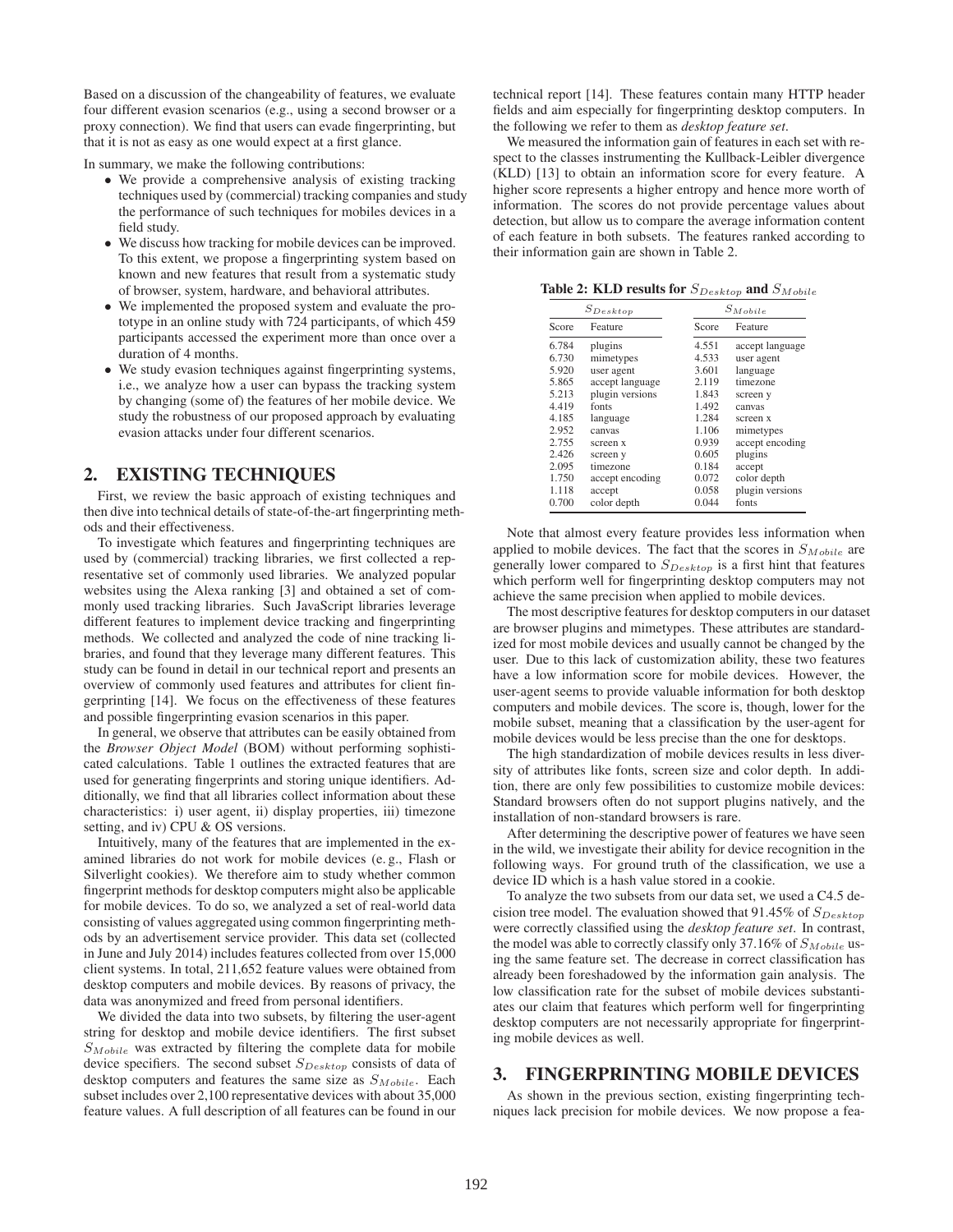|             | AFK Media | Analytics Engine         | BlueCava                | Device Ident             | Inside Graph             | Iovation                 | <b>ITT</b>              | Max-Mind                 | Threat-<br>Metrix       |  |
|-------------|-----------|--------------------------|-------------------------|--------------------------|--------------------------|--------------------------|-------------------------|--------------------------|-------------------------|--|
| Cookies     |           | <b>HTTP</b>              | <b>HTTP</b>             | <b>HTTP</b>              | <b>HTTP</b>              | <b>HTTP</b>              | <b>HTTP</b>             |                          |                         |  |
|             | ٠         |                          | Flash                   | $\sim$                   | $\overline{\phantom{a}}$ | Flash                    | $\sim$                  | ٠                        | ٠                       |  |
|             |           |                          | ActiveX/<br>Silverlight | $\overline{\phantom{a}}$ | ٠                        | ActiveX/<br>Silverlight  | ActiveX/<br>Silverlight |                          | ActiveX/<br>Silverlight |  |
|             |           |                          | $\sim$                  | <b>PNG</b>               | ٠                        | $\sim$                   | <b>PNG</b>              | $\overline{\phantom{a}}$ | $\sim$                  |  |
| <b>HTTP</b> | Mimetypes | Mimetypes                | Mimetypes               | Mimetypes                |                          | $\sim 100$               | Mimetypes               | Mimetypes                | Mimetypes               |  |
|             |           |                          | Referrer                | $\sim$                   | ٠                        | Referrer                 | Referrer                | $\overline{\phantom{a}}$ | Referrer                |  |
|             |           | $\sim$                   | <b>XFF</b>              | $\sim$                   | $\overline{\phantom{a}}$ | $\sim$                   | $\sim$                  | $\sim$                   | $\sim$                  |  |
| Storage     |           | $\sim$                   | Local                   | Local                    |                          | Local                    | Local                   | ٠                        | Local                   |  |
|             |           |                          | $\sim$                  | $\sim$                   |                          | WebSQL                   | $\sim 100$              | ٠                        |                         |  |
|             |           | ٠                        | userData                | $\sim$                   |                          | $\sim$                   | userData                |                          | ۰                       |  |
|             |           |                          | $\sim$                  | $\overline{\phantom{a}}$ |                          | $\overline{\phantom{a}}$ | Caching                 | $\overline{\phantom{a}}$ | ٠                       |  |
| <b>BOM</b>  | Fonts     | Fonts                    | Fonts                   | $\sim$                   | Fonts                    | Fonts                    | Fonts                   | Fonts                    | Fonts                   |  |
|             |           | $\overline{\phantom{a}}$ | Language                | Language                 | $\sim$                   | Language                 | Language                | Language                 | Language                |  |
|             | Plugins   | Plugins                  | Plugins                 | Plugins                  | $\sim$                   | Plugins                  | Plugins                 | Plugins                  | Plugins                 |  |
|             |           | $\sim$                   | Root-URL                | <b>Contractor</b>        | Root-URL                 | Root-URL                 | Root-URL                | Root-URL                 | Root-URL                |  |
|             |           | $\sim$                   | $\sim$                  | Canvas                   |                          | $\sim$                   | Canvas                  | $\sim$                   | Canvas                  |  |
|             |           |                          | Integer<br>precision    | $\sim$                   |                          |                          |                         | ٠                        | ٠                       |  |

Table 1: Tracking libraries and the applied fingerprinting techniques

ture set that is particularly applicable for fingerprinting mobile devices. This feature set consists of properties and attributes that have been aggregated by instrumenting the browser environment using JavaScript. We aim to study the effectiveness of the feature set for mobile devices, even if not all of these features may be exclusively available. We divide the characteristics of a mobile device into four categories and discuss each in the following.

## 3.1 Browser Attributes

Browser applications already provide various information with respect to the systems' environment. We discovered that common mobile web browsers—Android's native browser, Google Chrome, Firefox, IE mobile, Opera, Opera Mini and Safari—reveal information about the browser version, the OS, and the underlying rendering engine. Furthermore, Android's native browser, Chrome (the two most frequently used browsers on Android devices [4]), and Safari also provide the device manufacturer, model, and the browser's language. IE mobile and Opera allow the detection of device manufacturer and model as well.

Additionally, we obtain further browser attributes such as the "Do-Not-Track" (DNT) option, the capability of storing cookies, using Local Storage, and Java. We can also detect whether the browser blocks popups by default and—if newer web technologies are supported—the standard search engine.

Whereas on desktop computers features like supported mimetypes and installed plugins change with the installation or deinstallation of software, on mobile devices changes to these features are very uncommon and generally imprecise (see Section 2). We tried to determine if specific protocol handlers are registered with the browser (e.g., the one for Skype), thus revealing if specific applications are installed. However, this is a noisy procedure and interferes with user operations as a message will pop up asking for the application to handle this protocol. In any case, the user will be alarmed. As this is not in our interest, such features are out of scope.

To build a ground truth for evaluation, we set device IDs for newly occurring devices that are either contained in the local storage, or stored as cookie. If a device is already flagged by such an ID, the device is identified as re-visitor. We found the *File API* of *HTML5* to be too noisy for storing such IDs as the API requires user permission to store this data.

#### 3.2 System Attributes

Due to high standardization of mobile browsers, it cannot be ex-

pected to distinguish devices on the basis of browser information only. For this reason, we aim to gather more information about the device system itself. However, we still use the browser in order to obtain information, and we are therefore subjected to certain restrictions due to sandboxing and limited permissions. Furthermore, we want to employ low-noise fingerprinting, i.e., we do not install any app or perform any activities that raises a user's suspicion. With these restrictions in mind, we are able to obtain the following system-wide information.

From the navigator object, the screen width and height, and the display's colordepth are extracted. Additionally, the OS name and version that are provided by the navigator are useful for our purposes. Most current versions of common browsers also yield information about the current connection type. We obtain information when the device is in a WiFi network or using a mobile connection like 3G or 4G.

Besides the connection type, we gather information about the environment of the mobile device. More specifically, we obtain the device's timezone by calculating the time offset to 13 different time points and building a hash of the differences. We also store the device's IP address and the hostname of the network node, e.g., a WiFi router. To have a more general view, the hostname is masked with a wildcard which can be used as additional feature. Hostnames often look like *ip-xxx-xxx-xxx-xxx.web.provider.com*, consisting of the device's IP address and the network provider's (sub) domain. The hostname wildcard in this example would be *\*.web. provider.com*, which allows a grouping of devices based on the network they are logged in. We use *MaxMind GeoIP2* [17] to determine geographical information about the current location of the device.

We also implemented an *Apple AirPlay* detector. AirPlay receivers listen for local network devices to potentially stream media content. We implemented a function that requests to stream an audio file if a mobile device is connected to WiFi and has already been identified as running iOS. This makes the AirPlay protocol return a list of available devices able to play the file. After receiving this list, we abort and withdraw the streaming request. The list of Air-Play enabled network devices may provide information about the environment (e.g., if a user owns an AppleTV).

Additional system specific attributes like active widgets, enabled/ disabled phone encryption or developer options were not accessible through any web browser. Certainly, it might be possible to check these options when running an app such as Ad-Trackers. However,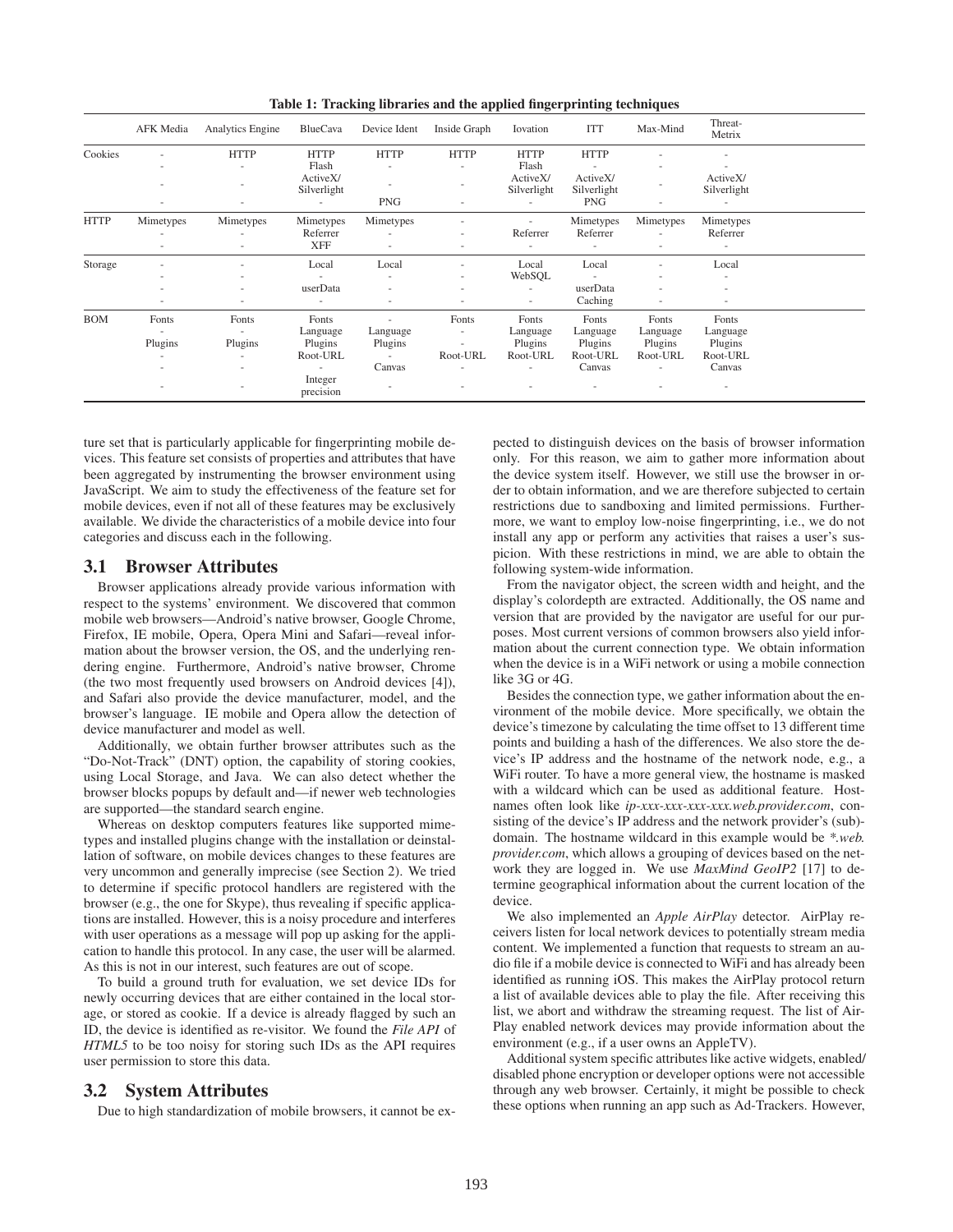in our scenario we are restricted to browser techniques. Additionally, we considered measuring the device's CPU and memory as well as the network-based and GPS-based location. We also developed a JavaScript-based network scanner that determines the device's local IP address next to other network devices such as routers. However, as we do not want to arouse suspicion, we decided to omit such attributes. Scanning the local network, or testing CPU and memory would result in a high load and performance loss, and determining the GPS-based location usually leads to a popup asking the user for access permission.

#### 3.3 Hardware Attributes

The aforementioned restrictions of browser permissions lead to the fact that barely any hardware meta-data can be accessed. As such, we are not capable of obtaining identifiers like serial numbers of specific hardware elements, e.g., the camera module. Nevertheless, we aggregate the following three attributes in the browser context: the device's platform, the number of the device's touchpoints, and the availability of a vibration motor.

Additionally, we can access a device's gyroscope and accelerometers via JavaScript, which is commonly used in browser-based games. Prior work has shown that these sensors have imperfections that vary among different devices [10]. To determine these imperfections, we implemented a function to gather accelerometer and gyroscope data, and used such data as another descriptive feature. Please note that we do not have information about the users' current activities, and the device may be moving while gathering this data. To avoid distortions, we filter out these movements based on the amplitude of acceleration. Other hardware information such as the availability of a second SIM card slot or sensor specifications are not available for the browser.

#### 3.4 Behavioral Attributes

We also implemented three functions to gather more detailed information about a device's user and her behavior. First, as we aimed to learn about the user's browsing habits, we implemented a timing attack technique for history stealing [22]. The rendering of visited hyperlinks differs from the rendering of unvisited links in various browsers. This fact is used to determine whether a user has visited specific websites by measuring the rendering time of specific links using the JavaScript function requestAnimationFrame. In our experiments, we decided to check if a user visited the websites of Amazon, Ebay, Facebook, Google, Twitter, and Zalando—each with different top level domains— to also gain information about the user's localization. We chose these websites because we can expect them to have a large user base, and hence we can see a fair chance for a random Internet user to be logged in at one or more of them. As a limitation of this feature, every website is defined as unvisited after a user clears her browser history.

Second, we query popular websites from the user's browser for objects that are only accessible for logged-in users, e.g., a specific image. More precisely, a URL is prepared so that a logged-in user gets redirected to a specific content, whereas the website's login screen will show for a non logged-in user. This URL is called in the background. If it is loaded correctly, we can assume that the user is logged-in, whereas she is not if an error occurs. This method can be applied for several popular websites, although the URLs are slightly differently built for each site. Additionally, we load an image which is publicly accessible to detect text-based browsing. Hence, if a user disabled image loading completely, we do not classify her the same as a user who is not logged-in to any of the tested websites.

Third, we implemented a function to measure the user's typing speed. As such, a text field (e.g., a CAPTCHA) is placed on the website, which can then be monitored for user input. Once the user starts typing, a timer is triggered that stops after the user did not strike a key on the keyboard for a certain time. The average number of letters per second is then calculated and used as an attribute for user behavior fingerprinting. As the typing speed can vary for even one single user, this is not meant to be a single identifier for a person. However, in combination with the other features, the typing speed might improve our classification.

## 3.5 Formalizing the Approach

In summary, our feature set for fingerprinting mobile devices consists of several attributes of the device's browser, system, hardware, and a small amount of user behavior. Our aim is to develop a system that, basing on the features previously described, is able to perform two operations:

- Recognizing *new* devices, i.e., devices that have never visited our service before.
- If a device is not new, recognizing and associating it to a device that has already visited our service.

We formalize this problem as an iterative algorithm, where each iteration is related to a device connecting to the service:

For each iteration  $i$  of the algorithm, we define a set of known devices:  $K^i = \{k_1, k_2...k_n\}, n, i \in \mathbb{N}$ , where *n* is the number of devices that are already known by the system at the current iteration step, and i is the *iteration index*.

Then, we define a set of feature vectors:

 $F^i = \{A_1^i, A_2^i...A_n^i\}, n, i \in \mathbb{N}$ , where  $A_n$  is a generic set con-<br>taining the feature useders associated to the accesses made by the taining the *feature vectors* associated to the accesses made by the *generic* device  $k_n$  at the current iteration.

This can be expressed by:

 $A_n^i = \{f_{n1}, f_{n2}, \dots, f_{na}\}, a, i, n \in \mathbb{N}$ , where a is the *number of* accesses mode by the device k, at the current iteration *accesses* made by the device  $k_n$  at the current iteration.

The generic feature vector  $f_{na}$  is then defined by:

 $f_{na} = \{m_{na1}, m_{na2}...m_{nad}\}, n, a, d \in \mathbb{N}$ , where d is the number of features we described above.

In this formulation, the following is also valid, i. e., each device k is associated to one feature vector set A:  $K^i \rightarrow F^i$ 

For each device  $k_u \rightarrow A_u$  that visits our service, we initially suppose this condition:  $A_u = \{f_u\}$ , where  $f_u$  is the generic feature vector associated to an input device. Under this, we have to find the *known* feature vector  $f_{min} \in A_{min}^i$  that belongs to the known<br>device  $k_i$  and that is most similar to f. This vector is given by device  $k_{min}$ , and that is *most similar* to  $f_u$ . This vector is given by this formulation:

$$
f_{min} = \underset{f \in A^i, A^i \in F^i}{\arg \min} D(f, f_u)
$$

 $f \in A^i, A^i \in F^i$ <br>where *D* is a *dissimilarity* function among feature vectors, i.e., a function that measures how much two feature vectors differ to each other.

Furthermore, let  $\delta$  be a *dissimilarity threshold*, we define:

$$
K^i \cap k_u = \begin{cases} k_{min} & : D(f_{min}, f_u) \le \delta \\ \emptyset & : D(f_{min}, f_u) > \delta \end{cases}
$$

The first condition means that if the dissimilarity between the feature vector  $f_u$  and  $f_{min}$  is lower than the threshold  $\delta$ , then  $k<sub>u</sub>$  is already *known* by the system and corresponds to the device  $k_{min} \rightarrow A_{min}^i$ . This also means that the actual set of devices does not change in the next iteration, thus obtaining this:  $K^{i+1} = K^i$ . The corresponding set of feature vectors  $A_{min}^i$  must be updated<br>with the latest recognized access: with the latest, recognized, access:

 $A^{i+1}_{min} = A^i_{min} \cup \{f_u\}$  and  $F^{i+1} = F^i \cup \{A^{i+1}_{min}\}$ 

The second step is  $recompizing$  the device  $k<sub>u</sub>$ , depending on the results of step 1. In particular, the second condition means that if the dissimilarity between the feature vector  $f_u$  and  $f_{min}$  is higher than the threshold  $\delta$ , then  $k_u \to A_u$  is defined as *unknown*.

Because of that,  $k_u = k_{n+1}$ , as it is a completely new device that must be added to the known devices list, and therefore we obtain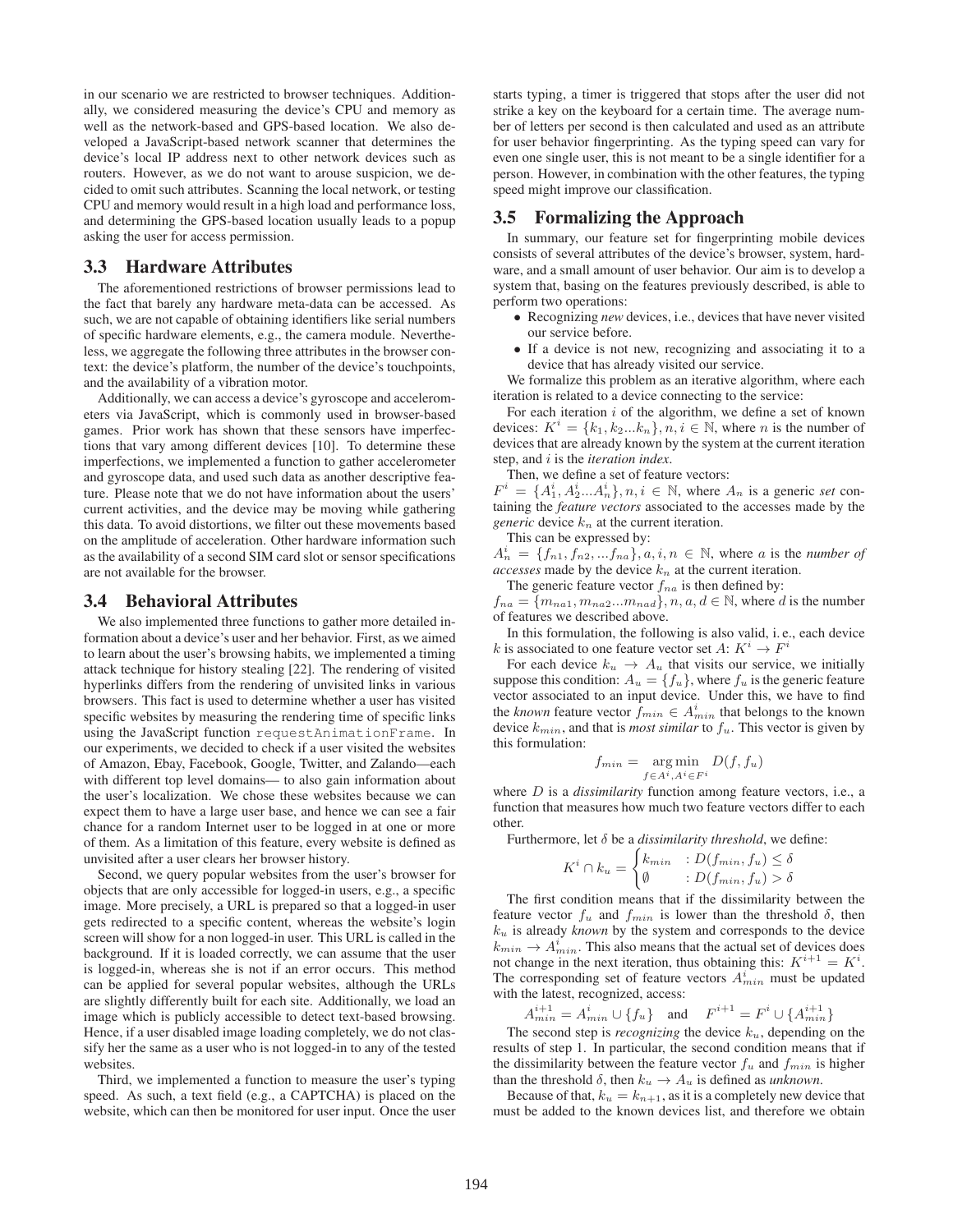a new set of devices  $K^{i+1} = K^i \cup \{k_{n+1}\}\$ . Consequently, we define a new set of *known* feature vectors for the next iteration:  $F^{i+1} = F^i \cup \{A_{n+1}\}.$ 

The iteration index  $i$  is increased by one so that the system will be ready for the next iteration.

## 4. EVALUATION

We implemented the features presented in the previous section, and built a fingerprinting system based on the proposed approach. To gather real-world data, we set up an online survey that can be visited by any Internet user to check whether her mobile device can be tracked using our fingerprinting methods. Most features (esp. the browser attributes) are gathered via GET and POST requests, while we leverage callbacks for asynchronous features. More precisely, we created a PHP parser to catch the return values of these callbacks. This is necessary for accessing the browsing history, fingerprinting the accelerometer and measuring the typing speed. Gathering this information takes more time than querying navigator objects. The measurement of typing speed has been obtained by including a text field where the user has to type two words that are shown in a CAPTCHA. In total, 45 features of the previously explained categories browser, system, hardware and behaviour were collected. Such features are listed in Table 3.

For the following experiments, the data was assembled by our online survey described above. We spread the link to our online service via three different mailing lists, addressing university students, IT security researchers and persons without any IT expertise. In total, almost 900 users participated in this study of which 724 were using a mobile device like smartphone or tablet. Of these mobile users, 459 accessed the test more than once over a duration of four months. These re-visitors who participated at least twice are recognized by a cookie ID and a local storage ID that serve as a ground truth for our evaluation. This choice is aimed to correctly evaluate the capabilities of the system to recognize devices that have visited our service, and to detect previously unseen devices.

The features used for fingerprinting are of different data types including integers, floats, hashes, bits, strings and plain texts. An exemplary list of these features, their data types and a real-world value is presented in Table 3. Please note, that the identifier used as ground truth (the ID stored in a cookie and the local storage) contains random characters as well as a time-based component to avoid collisions of identifiers. There may be an information overlap between single features, e. g., operation system and is \_Android, which seems redundant but enables swift analyses and hence faster results and insights. During the machine learning process, these redundancies are eliminated.

As first data operation, we performed an encoding for non-numerical features. By this procedure, a number will be assigned to every unique value for all features so that every feature occurrence can be represented by a numerical value enabling fast comparisons in further analyses.

The majority of devices—about 64 %—are Android (mostly version 4.4) systems on ARM platforms, followed by iPhones with about 27 % (mostly iOS 7.1). These two systems and architectures are not only the biggest group in our test but cover the main market share of mobile devices in the world. We found Windows phones and Blackberry devices to be a minority in our survey. Detailed information about the distribution of features can be found in [14].

## 4.1 Feature Distribution

Device fingerprinting will benefit from features with high diversity among the devices, whereas features with a small distribution of values are not meaningful for recognizing devices. We now provide insight into the distribution of the features by commenting on

| Table 3: Feature Data Types and Example Values |  |  |  |  |  |  |  |
|------------------------------------------------|--|--|--|--|--|--|--|
|------------------------------------------------|--|--|--|--|--|--|--|

|                     |             | raon et i catare Data Types and Estample                      |
|---------------------|-------------|---------------------------------------------------------------|
| Feature             | <b>Type</b> | <b>Example</b>                                                |
| devicefingerprint   | string      | 4812169833755445458                                           |
| revisitor           | <b>bit</b>  | 1                                                             |
| ismobile            | <b>bit</b>  | 1                                                             |
| cookie_id           | string      | QoSQIymCwjg0augzs                                             |
|                     |             | D41-1415043670.767                                            |
| localstorage_id     | string      | rOG4fVJaDBNFtOyKd                                             |
|                     |             | CL1-1415011415.67                                             |
| mimetypes           | text        | [{"n":"video/3gpp2","d":"3GPP2                                |
| mimetype_hash       | hash        | media","f":"3g2,3gp2"}, ]<br>b96eebf2fd3fff0e165d77e75474ffaf |
|                     |             | [{"n":"Shockwave Flash","d":                                  |
| plugins             | text        | "Shockwave Flash 11.1 r115",}]                                |
| plugins_hash        | hash        | 4e23a836cea77cf4af09affff2b64a75                              |
| plugins_num         | int         | 6                                                             |
| canvas hash         | hash        | ea907f4cd06cf0f310d7acf62f2ffff6                              |
| useragent           | text        | Mozilla/5.0 $()$                                              |
| vendor              | text        | Google Inc.                                                   |
| productsub          | text        | 20030107                                                      |
| is_chrome           | bit         | $\mathbf{0}$                                                  |
| popup_blocker       | bit         | 1                                                             |
| navigatorlanguage   | text        | en-en                                                         |
| filesystem_access   | bit         | 1                                                             |
| cookies_enabled     | <b>bit</b>  | 1                                                             |
| dnt enabled         | bit         | $\overline{0}$                                                |
| java enabled        | bit         | $\theta$                                                      |
| loginstatus         | bitstring   | 10111                                                         |
| history             | bitstring   | 1000100000                                                    |
| screen_height       | int         | 960                                                           |
| screen_width        | int         | 600                                                           |
| display_colordepth  | int         | 32                                                            |
| display_orientation | text        | landscape                                                     |
| platform            | text        | Linux armv7l                                                  |
| operation_system    | text        | iOS 7.1                                                       |
| is_Android          | bit         | 0                                                             |
| is iOS              | bit         | 1                                                             |
| touchpoints         | int         | 5                                                             |
| has_vibration       | bit         | 1                                                             |
| airplay_ref         | <b>bit</b>  | 1                                                             |
| typingspeed         | int         | 229                                                           |
| accelerometer key   | float       | 938.143359751                                                 |
| connection          | text        | wifi                                                          |
| hostname            | text        | ip-xx-xx-xx-xxx.web.provider.com                              |
| hostname_wildcard   | text        | *.web.provider.com                                            |
| timezone id         | int         | 662525310                                                     |
| ipaddress           | string      | XX.XXX.XX.XXX                                                 |
| country             | text        | Germany                                                       |
| city                | text        | Bochum                                                        |

the most representative ones. For a detailed analysis of feature distribution, we kindly refer to our technical report [14].

The number of distinct values of a feature is not necessarily related to their importance. For instance, if a few devices had the "Do-Not-Track" option enabled, such devices could be well grouped, even if this feature only allows two distinct values. Nevertheless, we find features with many distinct values such as accelerometer benchmarks or user agent to be of high relevance to distinguish devices.

We define a feature as *volatile* if, even for the same device, such feature could be characterized by multiple values. This volatility can occur for attributes that change due to *environment*, *events*, or *actions*. For example, the accelerometer data provides very precise float values of a devices' sensors, which results in slightly different values for the same device. Different *environments*—a user may be in an accelerating bus once and sit still in a room another time may cause this difference of data. That is why such values need to be grouped, or in some way condensed, to be a useful feature.

Nevertheless, device recognition becomes easier, as more data about it is obtained. The hostname attribute exemplifies this situation: If a user re-visited our experiment with two different connections, e.g., wifi and mobile network, both network node hostnames will be registered with this device. Recognizing the device when using one of these known hostnames will be easier. Changing the mobile cell is an *event* that also affects this feature. Furthermore,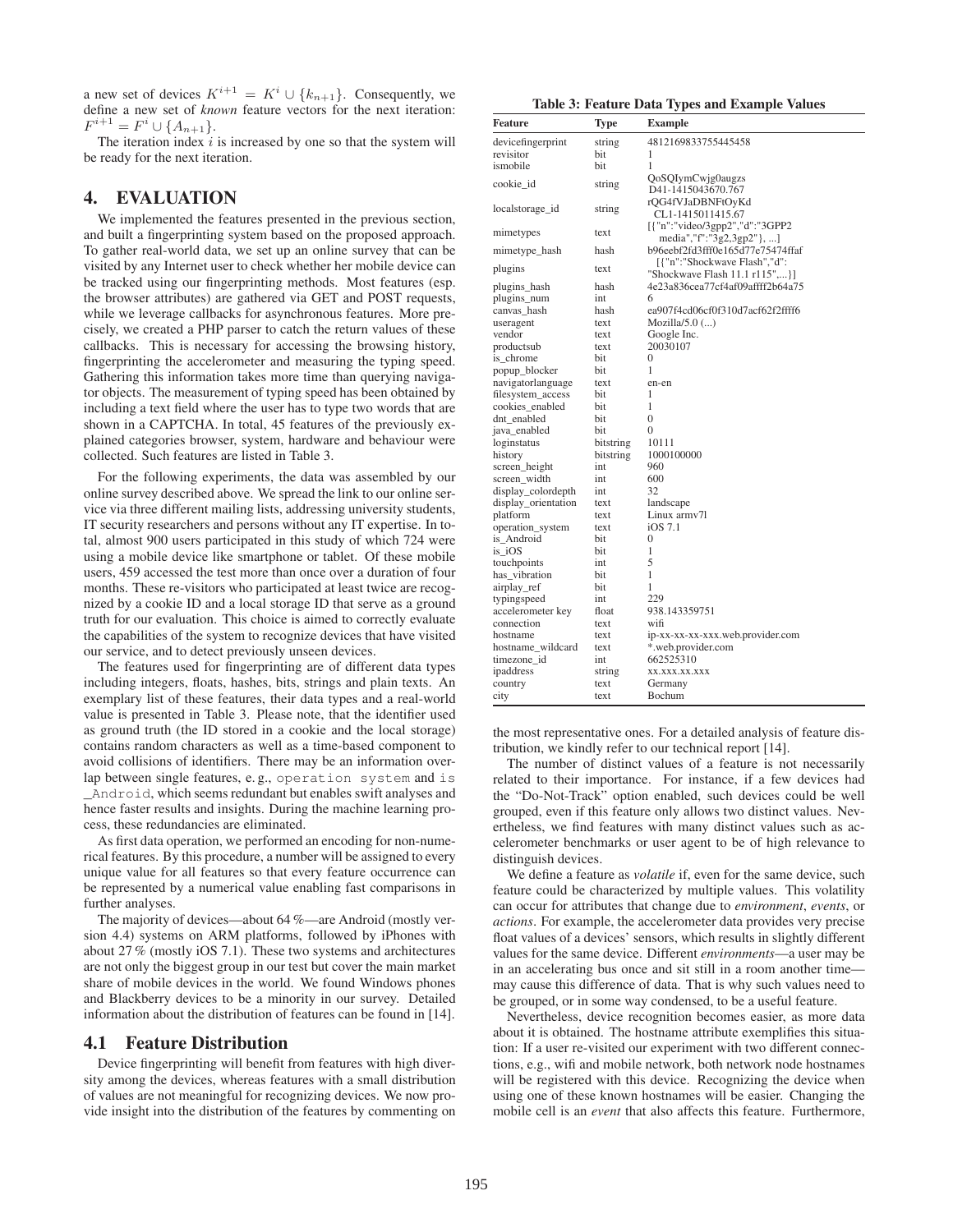the devices' network hostname is often used as a native identifier for network providers. Hence, we are able to divide the mass of web users into groups based on their network-based location or at least their ISP. Please note, that volatile features have to be treated carefully. While some features need to be condensed reasonably (like the accelerometer data), other features provide more and more information with every change (like the hostname).

The number of IDs stored in cookies and local storage is also higher than the number of re-visitors. This can be explained by the *action* of deleting cookies. If a user deleted cookies or local storage after taking our test, and then re-visits the website, a new ID will be generated and set. The fact that there are less cookies than overall participants indicates that not everybody deleted their cookies and local storage afterwards.

We found typing speed and browsing history to have different values per user by trend, which makes them very discriminative for a device's user as they stay the same for the revisitors of our online test, even when cookies and local storage are cleared. Whereas accelerometer benchmarks may vary even for the same device, the browsing history of a person stays the same until it is deleted manually. We expected the login status to act similar for the same reason, but it turns out that only a minority of users use the browser to login to services which provide an alternative app. Users tend to use specialized apps (e. g. for Facebook or Twitter) instead of their mobile browser for these services.

To have a ground truth, we only take revisitors into account because our aim is to show the capabilities of the selected features at recognizing known devices without relying on cookies or other unique identifier. The recognition of visits from known devices is carried out by resorting to the "nearest neighbor" approach. To uniquely identify each device, we computed a hash value from the feature values associated to each device. Furthermore, we encoded every occurred value of all features that are naturally not numerical to accelerate comparison operations.

#### 4.2 Recognition of Mobile Devices

In this section, we describe our implementation of a system for recognizing mobile devices realizing the formalism and features described in Section 3. We also present the experiments conducted to assess the system's performance and the dataset.

Implementation. To recognize mobile devices by using the features described in Section 3, we developed a system that complies with the following properties: First, the characteristics described in Section 3 are used as features, which will be properly preprocessed to perform an easier computation of the dissimilarity function. Second, the system applies a nearest-neighbor matching approach (essentially a 1-NN) to perform the detection of known and unknown devices. This choice is related to the matching-nature of the problem, for which this classifier exhibits good performances. More precisely, our approach resorts to the dissimilarity function D in order to extract the closest points to the input feature vector  $f_u$  in the feature space. We define  $D$  among two feature vectors  $f_1$  and  $f_2$  in this way:

$$
D(f_1, f_2) = (w \cdot c(f_1, f_2)) / \sum_{i=0}^{d} w_i
$$

with d as number of features, and  $w = \{w_1, w_2, ... w_d\}$  represents the feature weight vector that is calculated by means of its information gain  $IG$ . Thus, for each  $m_i$ -feature, we calculate its weight as follows:  $w_i = IG_i = H(D) - H(D|m_i)$ , where  $H(D)$  and  $H(D|m_i)$  are the entropy values for a specific device (considering all its accesses) before and after observing the  $m_i$ -feature. We also define  $c(f_1, f_2) = \{c_1, c_2, ... c_d\}$  as a vector whose generic

component  $c_i$  is calculated as follows:

$$
c_i = \begin{cases} 0 & \text{: } f_{1i} = f_{2i} \\ 1 & \text{: } Otherwise \end{cases}
$$

As all the features in  $f_1$  and  $f_2$  are encoded as numbers, they contribute to the distance only if they have *different* values. As described in Section 3.5, the system determines the feature vector  $f_{min}$  with the lowest distance D from  $f_u$ . If  $D(f_u, f_{min}) < \delta$ , the devices described by  $f_u$  and  $f_{min}$  will be matched. Otherwise, the input feature vector  $f_u$  will be associated to a new device and added to the system database.

Experimental Settings. We performed an experiment in which our system was designed to detect *unknown* devices, and to match at the same time *known* devices to the correct ones. We run such experiment under two possible scenarios:

*1. Single-Iteration mode*: In this scenario, we suppose the website has already been visited by a number of devices. The goal is recognizing if new devices have visited the system *without updating* its list of known devices. This is done to verify how many new devices could be correctly detected by the system during a single iteration. At the same time, the system must also be able of recognizing multiple accesses of the same device.

*2. Multiple Iteration mode*: In this scenario, the visits of each device are considered one after the other, and they are simulated at different times. After each iteration, the list of known devices is *updated* by adding the features related to the new visit. This procedure completely reproduces the algorithm that we described in the previous section.

We believe that these two scenarios are representative of typical real-world situations, and can give a good overview of the general performances of our system.

#### 4.3 Single-Iteration Experiment

In the first experiment, we evaluated the matching properties of our system when a database of known devices that visited the system is built beforehand. For each device, the features related to different visits are stored. The aims of this experiment are the following.

First, detecting *known* devices, i.e., finding in the database the device that correctly associates to the input of our system. We represent this case with the term *match*. Second, detecting *mismatchings*, i.e., successfully performing two operations: a) correctly distinguishing a never-seen device from all the ones included in the database; b) correctly recognizing all the devices in the database that are different to the input of our system. We represent this case with the term *reject*. The choice of the terms *match* and *reject* comes from the similarity of this problem to the ones found in biometrics. In a typical biometrics setting, the system should be able to authenticate (*match*) or refuse (*reject*) the user that tries to access to its system. We believe that such terminology can be useful in the scenario at hand.

In this first experiment, we split our dataset into three pairs. Each pair is composed by a reference set and a test set, respectively composed by 206 accesses. Using multiple pairs of reference and test sets reduces the possibilities that specific performances are obtained because of a lucky/unlucky reference-test division. We then extracted the feature weights with a ten-fold cross validation calculated on the reference set. Finally, given each reference-test pair, we verified the performances of our system on the corresponding test set. Such assessment has been repeated by considering different scenarios: a) all features are used for the detection; b) the most discriminant features (i.e., features with the highest weights) are progressively removed from the feature set. This evaluation is of interest, in particular when important information such as cookies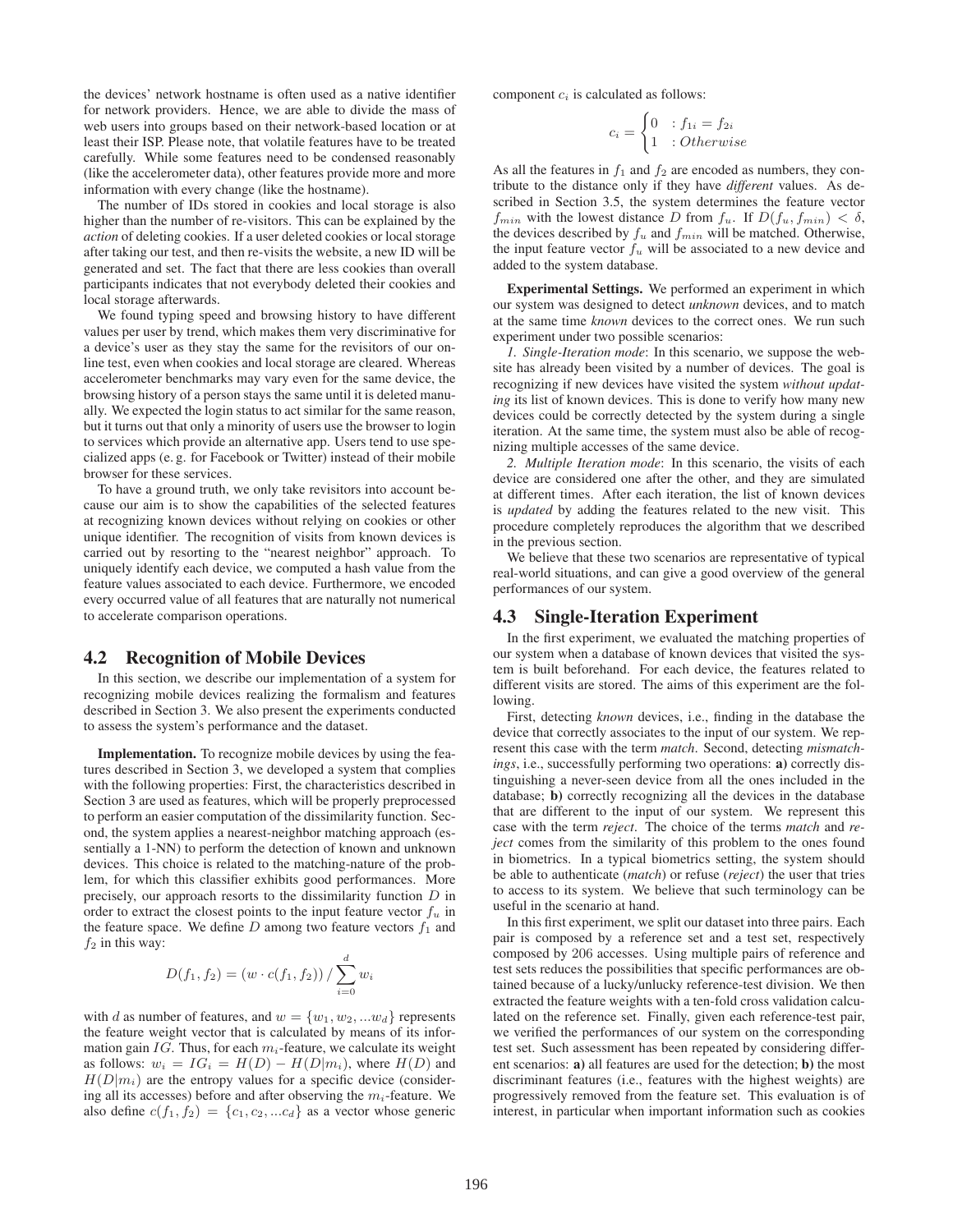or IP address is removed. Figure 1 shows the ROC (Receiver Operating Characteristic) plot that measures under multiple scenarios the *average* performances of the system on the three reference-test splits. On the y axis we report the amount of correctly matched devices, whilst on the x axis we report the errors in rejecting devices. Each point of the ROC curve corresponds to a value of the threshold  $\delta$ , and the optimal threshold is given by the point that is closer to the upper-left corner of the plot.



Figure 1: Average ROC performance chart for the singleiteration experiment.

From the obtained plot, we observe that the system has excellent performances at detecting new devices and at recognizing already seen ones. Performances do not change much when features like cookies, hostnames or IP addresses are excluded from the feature set. This is because weights are distributed on the features in a way that no feature is completely dominant on each other. For the same reason, when all features are considered (including cookies), the system does not have 100% detection rate with zero false positives. Of course, this figure would change by increasing the weight assigned to cookies. However, this would compromise the general performances when such dominant features are not considered.

#### 4.4 Multi-Iteration Experiment

The aims of this experiment are the same of the previous one, but in this case we assess the performances of the system by strictly following the algorithm that we proposed in Section 3. We therefore simulate that all the devices in the databse visit our service *one after the other*. The order of the visits is strictly random. At the first iteration, the reference set contains just one sample, and it will dynamically increase its size after each visit. In this scenario, the system has no supervised knowledge, and will progressively adapt itself to recognize new devices. Of course, this means that the system might exhibit more matching errors, especially when the size of the reference set is particularly small. Figure 2 shows the ROC curve by considering the same scenarios as those of the Single-Iteration Experiment. As the reference set dynamically increases after each visit, every score used to compute the ROC has been calculated on different reference sets.

From the attained results, we observe that the performance of our system is significantly worse than the previous experiment. However, this was predictable as this experiment starts with only one sample. Errors in matching known devices and failures in recognizing new devices will affect the performances. However, even in these conditions the system provides good performances with a decent number of false positives.

In this case, we also observe that the dependency of the performances on the most discriminant features is much more evident.



Figure 2: Average ROC performance chart for the multiiteration experiment.

In fact, without considering the IP address or the local storage ID, system performances exhibit a drastic decrease. We speculate that highly discriminant features are important for a more accurate matching with few reference samples. Figure 2 also confirms the trend shown in Figure 1: devices can be tracked, to a certain extent, even without resorting to cookies.

## 5. ANALYSIS OF EVASION RESISTANCE

A crucial aspect of our evaluation is the robustness of our system against *evasion attacks*. In our setting, an evasion attack can be defined as an attempt by a *user* to avoid her device being recognized by a service she visits more than once. The actions carried out by the user to evade detection affect elements such as system applications (e.g., browsers) or connection properties, and features values related to such elements will be accordingly changed.

## 5.1 Changeability of Features

To shed light on the robustness of the proposed fingerprinting technique, we analyze the degree of changeability of the employed features. Whereas it might not be challenging for an experienced user to change some of these features, other features cannot be easily changed. For example, there are features that change according to the context (e. g., the timezone changes when the user is traveling), but there are also immutable ones (e. g. hardware attributes).

Among the set of features whose values can be directly changed by the user, we include browser-based features and other features related to user's *behavior*. The following list includes all the features that the user can change with different degrees of difficulty:

- popup blocker active
- DNT option enabled
- Java availability
- cookies enabled
- autofill forms
- filesystem access
- cookie ID
- local storage ID
- login status
- browsing history
- navigator language
- user agent
- display orientation
- AirPlay availability
- typing speed
- browser plugins
- accelerometer data

There are several easy-to-switch binary features. For example, the following elements contained in the set are linked to user options: Java, popup blocking, "Do-Not-Track", autofill forms, filesystem access, cookies, and local storage. Although the user can block cookies and local storage by websites, this may result in limiting the functionality of the visited websites. For example, most online shops use cookies and/or local storage to track the items visualized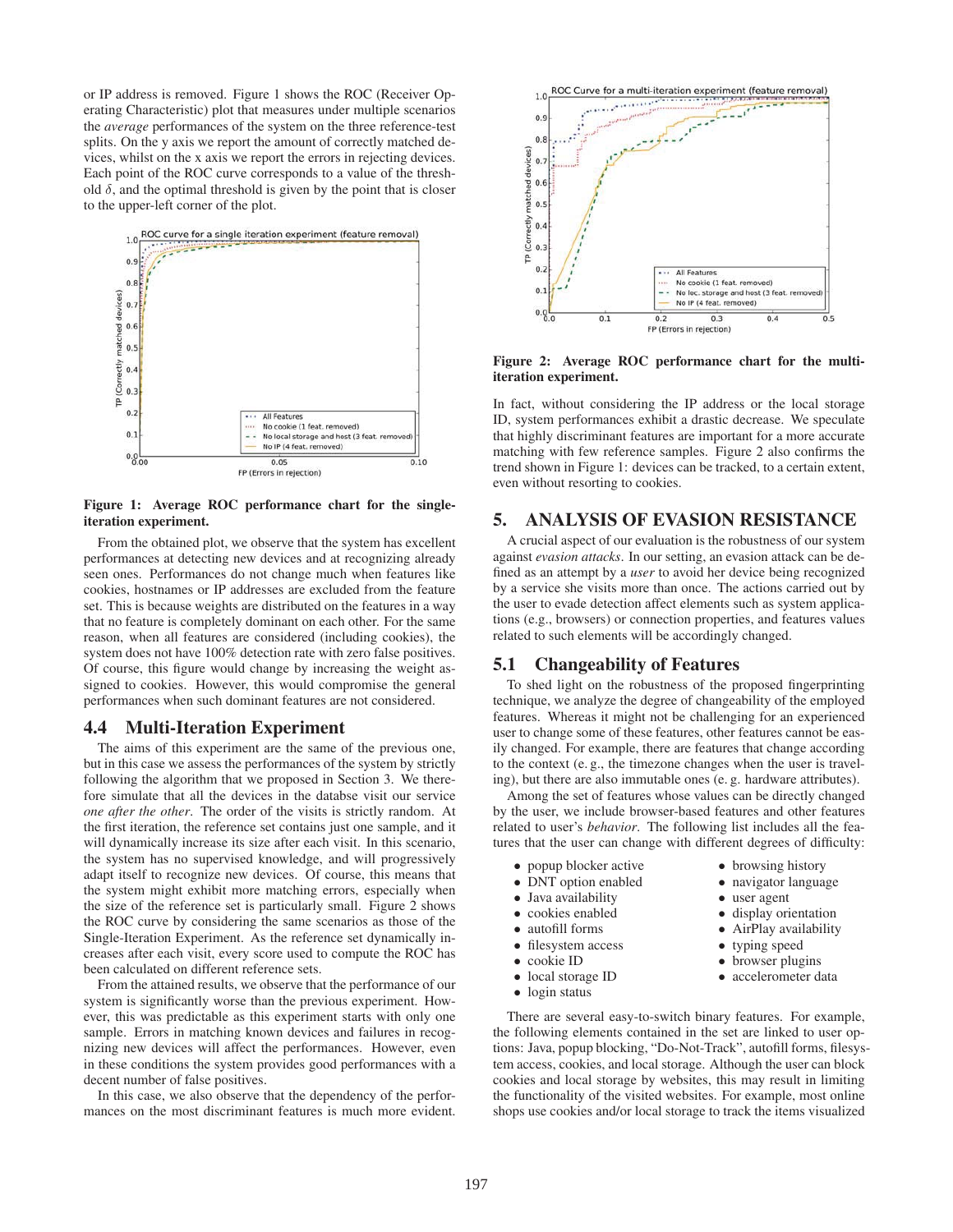by the user during her visits. Thus, a user would probably not want to completely disable these functionality, but might regularly delete cookies and local storage data.

Additionally, the user can influence the features related to the login status and history by regularly logging out from websites that require authentication and regularly clearing the browser history. If an advanced user is aware that these features are gathered for fingerprinting purposes, she could easily create fake accounts to alternately log in and out, in order to induce as much randomness as possible. The same applies to the history feature.

To alter the navigator's appearance, a user could easily set a different language. A user is also free to use a different browser that changes the navigator user agent completely. This would also affect the canvas fingerprinting method. However, this action requires the installation of new software and not just changing a browser's configuration. On the other hand, if the reference set for a given device contains samples related to visits by different browsers, a browser change will not affect the matching performances.

Some browser-independent attributes can also be influenced by the user: For example, display orientation can be easily changed, but as orientation may affect the usability of certain websites, it cannot be changed arbitrarily. The features related to the availability of Apple AirPlay can be influenced by deactivating the streaming service by default and enabling it when used. Anyway, heavily resorting to this procedure can affect the usability of the system. Typing speed and accelerometer measurements can be tampered with, too. If a user is aware that the typing speed is measured, it is easy to manually add randomness (e.g., by typing slower than usual). To distort accelerometer data, the user could unpredictably move the device the whole time. Besides the user's direct sphere of influence, the following features are likely to change on certain events:

| $\bullet$ IP address | $\bullet$ country |
|----------------------|-------------------|
|                      |                   |

- hostname • timezone
- city • connection type

With the exception of the connection type, these features depend on the location of the device. A mobile device's IP address is most likely to be volatile, as it changes according to network providers' rules. The hostname and its corresponding wildcard are based on the IP address. Timezone, country, and city are determined with the help of the device's IP. Consequently, if a user spoofs the device's location, these features will change. Using a proxy (e. g., an anonymization service) invalidates all location-based attributes. The connection type might be changed by the user as well, for example by alternatively using public WiFi services, and mobile data connections.

Whereas some features can be directly influenced by the user, or can be changed according to the environment, others are (almost) completely immutable for a user in a normal setting:

• platform

- screen height • screen width
- operating system
- 
- vendor
- display color depth
- productsub
- no. of touchpoints
- vibration availability
- is iOS / is Android

These features depend on the device's hardware or operating system, and changing them would require a much higher effort. Even if a user is able to install another operating system on a device, the platform, vendor, and productsub cannot be changed. It may be possible to feign other vendors or use alternative display resolutions; however, faking the availability of vibration, number of touchpoints, or display data needs a higher effort. We therefore expect these features to be immutable in our scenarios.

Our assumptions are that first the user has to *know* that device attributes are captured. Additionally, she needs to know which specific attributes are gathered and used for fingerprinting. If a user is aware of this information, it would be possible to do a purposeful and selective randomization/faking of the attributes. If a user is only aware of the fact that the device gets fingerprinted but does not know about specific attributes, it would still be possible to perform a general randomization of common features to deceive standard fingerprinting techniques.

## 5.2 Evasion Attacks

The overall goal of evasion attacks is to prevent the fingerprinting system from recognizing a mobile device by changing specific properties of the device so that its feature values will be accordingly changed. However, this is not an easy task for the user because the probability of performing a successful attack also depends on the *knowledge* that the user has of the fingerprinting system. This means that a user that wants to evade the system should have knowledge of several elements:

- all the features that the system uses;
- the system detection algorithm and (in our case) its measure of dissimilarity between devices;
- previous accesses that have been made to the system, and their impact on the feature set. This is crucial, as if some changes could create a greater distance among one access and the other, they can reduce the distance with another access (from the same device) made with different resources;
- the system decision boundary, which depends on the nearestsample matching rule. This is particularly critical when the same device accesses the website multiple times.

Collecting the knowledge listed in the previous points implies that a user has *perfect knowledge* of the system [6]. Obtaining such information for an outsider is a difficult task, and might not be feasible most of the times.

For this reason, the reported evaluation of the system assumes that the user has *limited knowledge* of the system. This means that she knows the properties of some devices that accessed the website (e.g., their browser or their proxy settings). Her *goal* is changing the parameters of her own device so that they match, as much as possible, the ones of another device. The *rationale* behind this attack is that the access with the modified parameters will confuse the system and will stop it from correctly detecting the device (as it should reduce the dissimilarity measure from other devices). It is worth noting that the user does not know the impact that her actions will have on the features.

To provide events that can be concretely realized by the user with relatively low effort, we imagine four scenarios under which the user makes changes. These scenarios can be manually achieved by changing a device's configuration, or can be automatically obtained by using specific applications.

1. Second browser. Users can create variance within the feature set by installing a second browser and alternately using two browsers. This would affect the following features: *(i) user agent, (ii) canvas hash, (iii) plugins*.

2. Second browser with different settings. In addition to alternate between two browsers, users can adjust the settings of one browser in contrast to the settings of the other browser, e. g., enabling DNT for one browser and disabling it for the second. Hence, several features that are extracted from these settings would change, creating more differences between the two browsers. For example, this could be achieved by deleting cookies and local storage after every usage; by changing the navigator language; by using popup blocker and DNT-header; by logging out from websites and clearing the browsing history everytime. These actions would change the first scenario's features and would additionally modify these: *(i) local storage ID, (ii) cookie ID, (iii) navigator language, (iv) popup blocker active, (v) DNT option enabled, (vi) login status, (vii) browsing history*.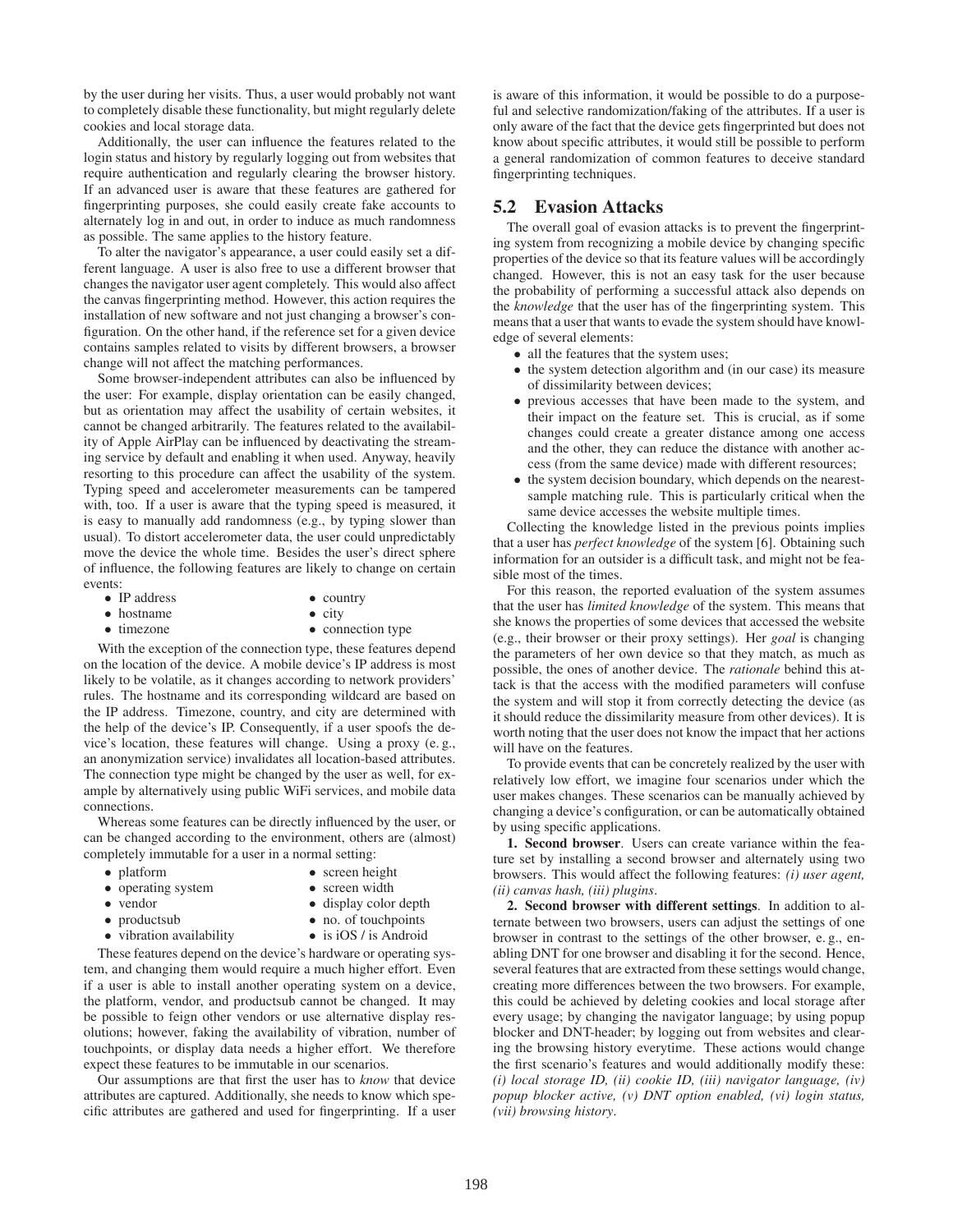

Figure 3: Average ROC performance chart for our system under multiple scenarios of evasion attacks.

3. Proxy. Besides changing settings related to the device directly, users can influence features used for fingerprinting by using a proxy connection. This could be done by resorting to manual configurations, or by employing a proxy application. Such a behavior would change a client's location-related features: *(i) IP address, (ii) country, (iii) city, (iv) hostname, (v) hostname wildcard*.

4. Two browsers and a proxy. The combination of the preceding actions that can be taken by users builds the strongest scenario. Using a second browser with differently adjusted settings, and resorting at the same time to a proxy connection affects all of the above listed features.

#### 5.3 Evasion Results

For this experiment, we considered the *whole dataset* as a training set. As a test set, we changed the features of each sample of the training set, based on the scenarios described above. As target values, we randomly selected values that belonged to other devices. This has been done to guarantee that the values were coherent and not just randomly chosen. We repeated this experiment ten times for each scenario by always using different target samples. It is worth noting that we tried to simulate the scenarios in the most accurate way. For example, we considered the fact that a device using Android could not switch its browser to one belonging to IOS. For instance, it was not possible to change Chrome to Safari in a non-IOS device.

Figure 3 shows the average ROC curves for our system under the aforementioned evasion scenarios. Since some ROC curves are really similar to each other, we also computed the portion of the Area Under the ROC curve (pAUC) for values of false positives between 0% and 1%, and for the ones between 0% and 10%. From these results, we can observe the following facts:

a) Simply changing the browser or using a proxy does not impact the system performances. Presumably, this happens because the user is not aware of the devices that the system has already seen. Changing the browser might be risky, as the system might be more sensitive to the new browser than to the previous one. Furthermore, the distance function that we chose also depends on the *number* of features that are different between the two samples. The more features the user manages to change, the better the attack will be. In this case, only changing browser or proxy brings too few features changes, degrading the effectiveness of the attack.

b) What really impacts the performances of the system is changing the browser *and* its settings. Although the detection rate does not completely break, we notice a significant drop of around 60% at zero false positives. We assume that this is due to an increased number of feature changes. This is inline with the action taken by the user: by completely changing the browser settings, she significantly affects the fingerprinting capabilities of the system.

c) When the user changes her browser settings and uses a proxy, we observe a *complete crash* of the detection rate with zero false positives. To make the system provide good detection values, false positives have to increase up to 10% for a detection rate of 70%.

The results of this experiment suggest that when a user changes the browser settings and resorts to a proxy, she is able to completely evade a system that does not make any mistakes at detecting devices that have never been seen before. This behavior creates serious concerns, as errors at detecting never-seen devices might compromise the functionality of the system in the long term.

To conclude, this experiment shows that evading mobile device fingerprints is possible, but not so easy as it might be expected at a first glance. The user has to produce a significant effort to obtain an effective evasion. At the same time, our analysis results show that even a complete evasion is possible when the user resorts to a second browser with modified settings, and to a proxy.

## 6. DISCUSSION AND LIMITATIONS

Ethical Considerations. While our institution does not do formal ethics review, e.g., such as an Internal Review Board (IRB), we carefully considered the ethical considerations of experimentation and data collection. We conducted our experiments such that: 1) all participants were informed of the nature of the experiment, how their data would be used, and had an opportunity to *opt-out* at any time during data collection; 2) all data was stored using nonidentifiable information to protect the privacy of participants; and 3) all participants were allowed to view and received feedback on the data provided as an incentive for their participation. We did not collect any personal identifiable information and all participants remained anonymous.

Limitations. As we did not collect personal information about the participants of our experiments, we are not able to provide information like their age, technophilia or any demographic characteristics. Although we employed in our work a comprehensive feature set, future technologies might lead to features that can be used to fingerprint mobile devices. We also point out that our detection approach might suffer from slowdowns if the database was filled with millions of accesses. Although in this case it was not necessary, it is possible to rely on techniques such as prototype selection to reduce the size of the database without losing accuracy.

## 7. RELATED WORK

Several studies showed that client fingerprinting is a valuable method and that it is used in practice for user tracking, fraud detection, or advertising [11, 15, 19, 21]. Fingerprinting does not aim to replace stateful fingerprinting via cookies, yet. However, fingerprinting is harder to detect and allows user recognition of those who deleted their browser's cookies [2].

A detailed investigation of how web browser fingerprinting works has been conducted by Nikiforakis et al., showing that user privacy could be compromised by modern fingerprinting techniques [21]. The authors' results are mostly limited to full-weight browsers installed on desktop computers which are far more customizable than browsers on mobile devices. As the habit of mobile browsing increases constantly, we reviewed browser fingerprinting techniques in the context of mobile devices.

A first study on mobile web tracking was performed by Eubank et al. [12]. While stating that mobile tracking is an underresearched area, the authors show differences between desktop and mobile fingerprinting, focussing on cookies and HTTP headers. However, this work is limited to Firefox Mobile on Android, which is not the most common browser on mobile devices. Our study con